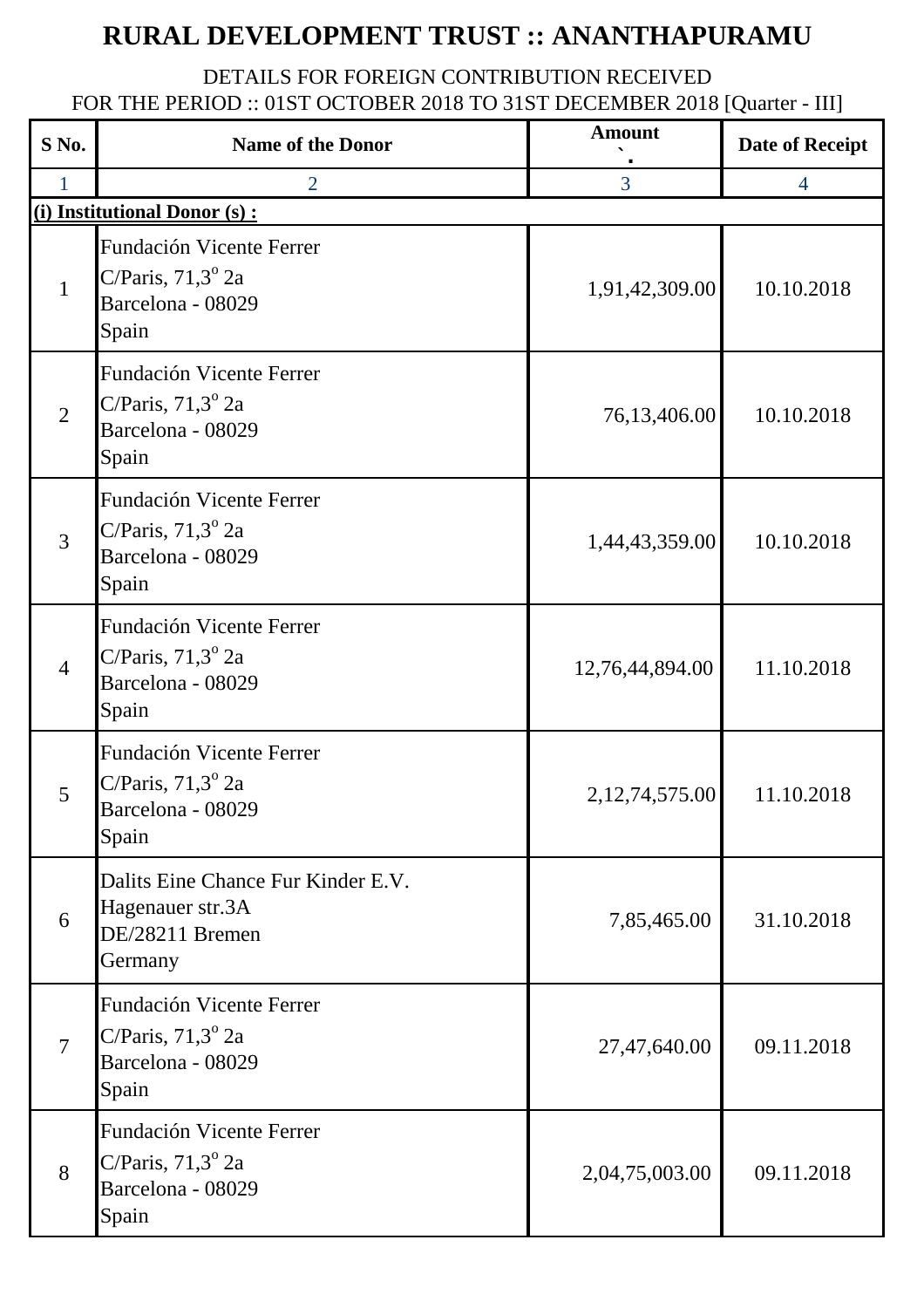| S No. | <b>Name of the Donor</b>                                                                        | <b>Amount</b>     | <b>Date of Receipt</b> |
|-------|-------------------------------------------------------------------------------------------------|-------------------|------------------------|
| 1     | $\overline{2}$                                                                                  | 3                 | $\overline{4}$         |
| 9     | Fundación Vicente Ferrer<br>C/Paris, $71,3^{\circ}$ 2a<br>Barcelona - 08029<br>Spain            | 3,87,07,343.00    | 12.11.2018             |
| 10    | Fundación Vicente Ferrer<br>C/Paris, $71,3^{\circ}$ 2a<br>Barcelona - 08029<br>Spain            | 6, 35, 57, 311.00 | 12.11.2018             |
| 11    | Fundación Vicente Ferrer<br>C/Paris, $71,3^{\circ}$ 2a<br>Barcelona - 08029<br>Spain            | 71,97,604.00      | 12.11.2018             |
| 12    | Dalits Eine Chance Fur Kinder E.V.<br>Hagenauer str.3A<br>DE/28211 Bremen<br>Germany            | 1,34,069.00       | 13.11.2018             |
| 13    | <b>Stiftung Vicente Ferrer GGMBH</b><br>2/3 Carrer De Paris 71 3/ES<br>08029 Barcelona<br>Spain | 20,03,741.00      | 20.11.2018             |
| 14    | Dalits Eine Chance Fur Kinder E.V.<br>Hagenauer str.3A<br>DE/28211 Bremen<br>Germany            | 79,717.00         | 22.11.2018             |
| 15    | Dalits Eine Chance Fur Kinder E.V.<br>Hagenauer str.3A<br>DE/28211 Bremen<br>Germany            | 7,57,063.00       | 26.11.2018             |
| 16    | Fundación Vicente Ferrer<br>C/Paris, $71,3^{\circ}$ 2a<br>Barcelona - 08029<br>Spain            | 11,38,43,261.00   | 11.12.2018             |
| 17    | Fundación Vicente Ferrer<br>C/Paris, $71,3^{\circ}$ 2a<br>Barcelona - 08029<br>Spain            | 2,03,25,039.00    | 11.12.2018             |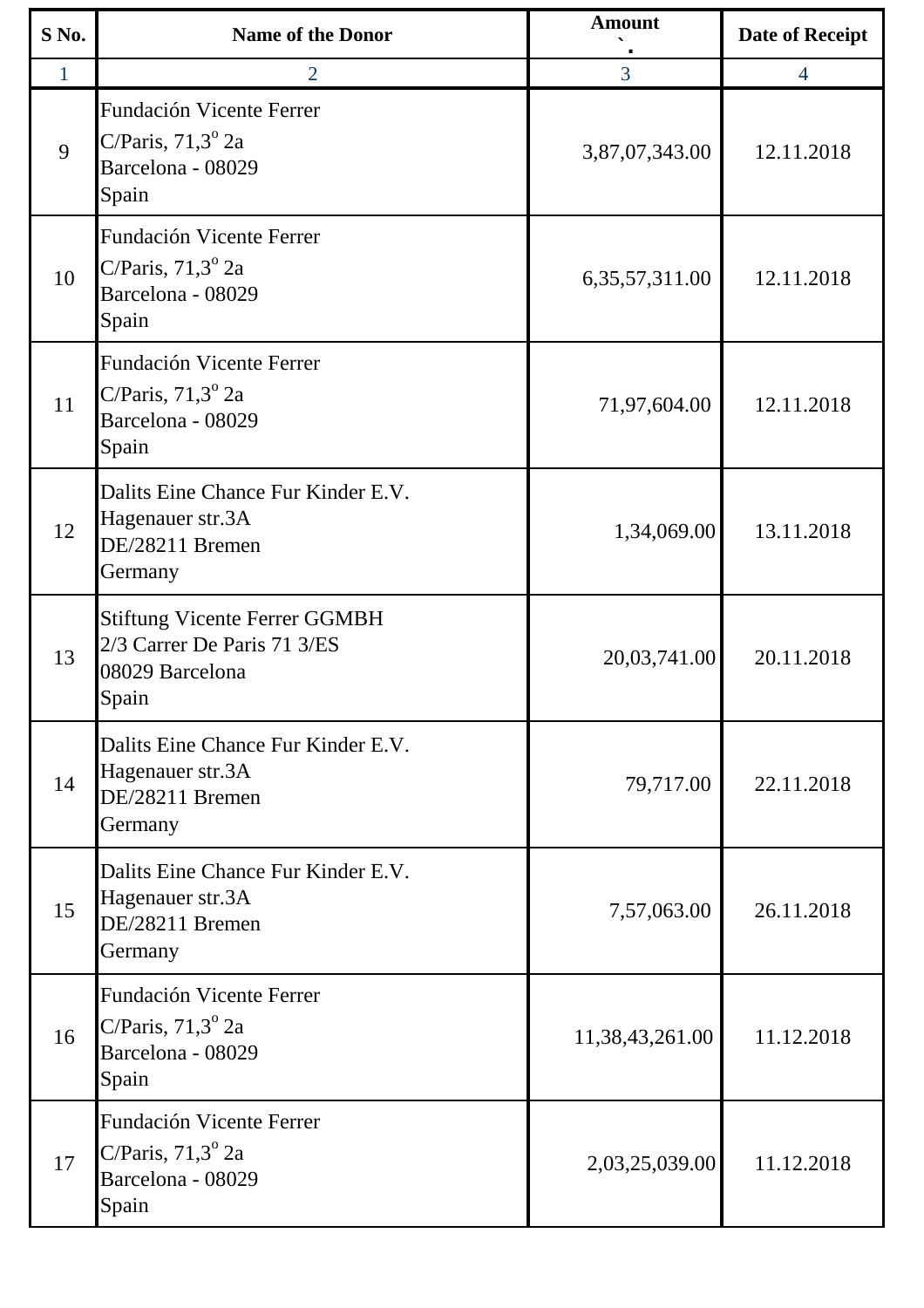| S No. | <b>Name of the Donor</b>                                                                                                             | <b>Amount</b>   | <b>Date of Receipt</b> |
|-------|--------------------------------------------------------------------------------------------------------------------------------------|-----------------|------------------------|
|       | $\overline{2}$                                                                                                                       | 3               | $\overline{4}$         |
| 18    | Fundación Vicente Ferrer<br>C/Paris, $71,3^{\circ}$ 2a<br>Barcelona - 08029<br>Spain                                                 | 1,69,62,277.00  | 11.12.2018             |
| 19    | Fundación Vicente Ferrer<br>C/Paris, $71,3^{\circ}$ 2a<br>Barcelona - 08029<br>Spain                                                 | 3,17,94,546.00  | 11.12.2018             |
| 20    | Fundación Vicente Ferrer<br>C/Paris, $71,3^{\circ}$ 2a<br>Barcelona - 08029<br>Spain                                                 | 2,03,25,218.00  | 12.12.2018             |
| 21    | Vicente Ferrer Foundataion, USA<br>1875 Connecticut Ave, NW, 10th Floor<br>Washington, D.C. 20009<br><b>United States of America</b> | 40,81,359.00    | 12.12.2018             |
| 22    | Village Energy Group Pty Ltd<br>23 Mabel Street,<br>Kensington WA<br>Australia 6153                                                  | 4,99,410.00     | 17.12.2018             |
|       | (i) INSTITUTIONAL DONORS SUB TOTAL : `.                                                                                              | 53,43,94,609.00 |                        |
|       | (ii) Individual Donors:                                                                                                              |                 |                        |
| 1     | Nuria Oliver Rovira<br>Rovda Sant Pau 47 Pral 2°<br>08015 Barcelona<br>Spain                                                         | 6,500.00        | 01.10.2018             |
| 2     | <b>Tomas Romero Sanchez</b><br>Bassegode S<br>17300 Blanes<br>Girona<br>Spain                                                        | 16,340.00       | 01.10.2018             |
| 3     | Maria Montserrat Raich Vidal<br>C/Fcolencl Valls 49<br>08700 Igualada Barcelona<br>Spain                                             | 1,634.00        | 01.10.2018             |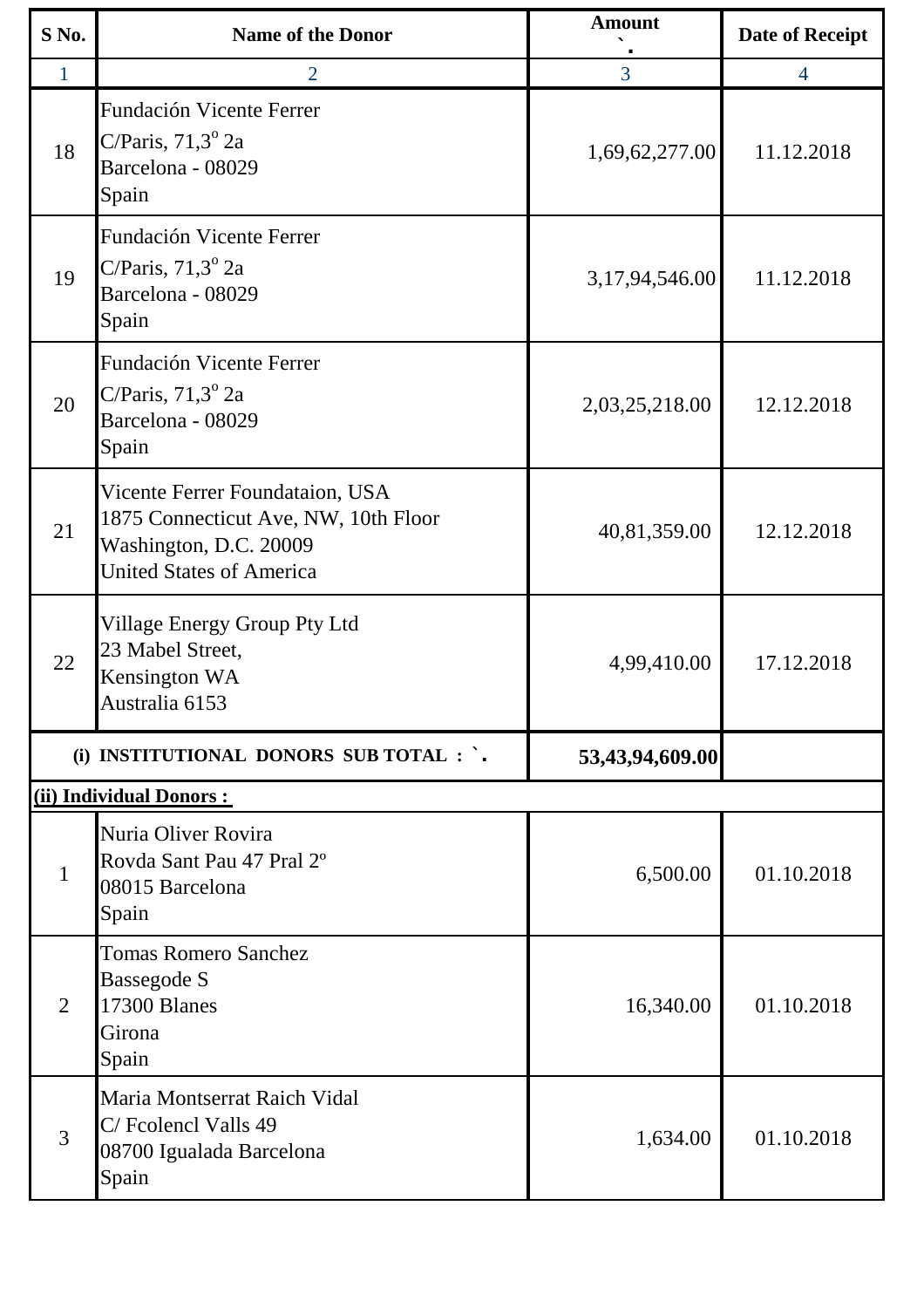| S No.          | <b>Name of the Donor</b>                                                                                          | <b>Amount</b> | <b>Date of Receipt</b> |
|----------------|-------------------------------------------------------------------------------------------------------------------|---------------|------------------------|
| 1              | $\overline{2}$                                                                                                    | 3             | $\overline{4}$         |
| $\overline{4}$ | <b>Montserrat Cobos Guixe</b><br>C/Rasa Del Canyet 26<br>3-2 Berga Barcelona<br>Spain                             | 1,100.00      | 01.10.2018             |
| 5              | Maria Loreto Roman Bruno<br>C/Gallifa $N^0$ 17 4 2 1°<br>Cubelles 08880 Barcelona<br>Spain                        | 6,000.00      | 01.10.2018             |
| 6              | Joana Maria Palmes Sala<br>C/Joan Maragall 11<br>08700 Igualada<br>Spain                                          | 2,200.00      | 01.10.2018             |
| $\overline{7}$ | Montserrat Cobos Guixe<br>C/Rasa Del Canyet 26<br>3-2 Berga Barcelona<br>Spain                                    | 2,200.00      | 01.10.2018             |
| 8              | Nuria Garros Ribera<br>C/ Francesc Macia 4 $4^{\circ} 2^{\circ}$<br>08600 Berga<br><b>Barcelona</b><br>Spain      | 1,100.00      | 01.10.2018             |
| 9              | Mdel Carmen Morente Barreira<br>Avd Luis Companys $20 2^0 4 S$<br>Valafranca Penedes<br><b>Barcelona</b><br>Spain | 1,100.00      | 01.10.2018             |
| 10             | Maria Montserrat Banch Vidal<br>C/Flozenci Valls $N^0$<br>Igualada Barcelona<br>Spain                             | 2,200.00      | 01.10.2018             |
| 11             | Estela Sempere Juan<br>C/Avda. De La Paz $N^0$ 27<br>03430 Onil<br>Spain                                          | 2,680.00      | 08.10.2018             |
| 12             | Estela Sempere Juan<br>C/Avda. De La Paz Nº 27<br>03430 Onil<br>Spain                                             | 1,750.00      | 08.10.2018             |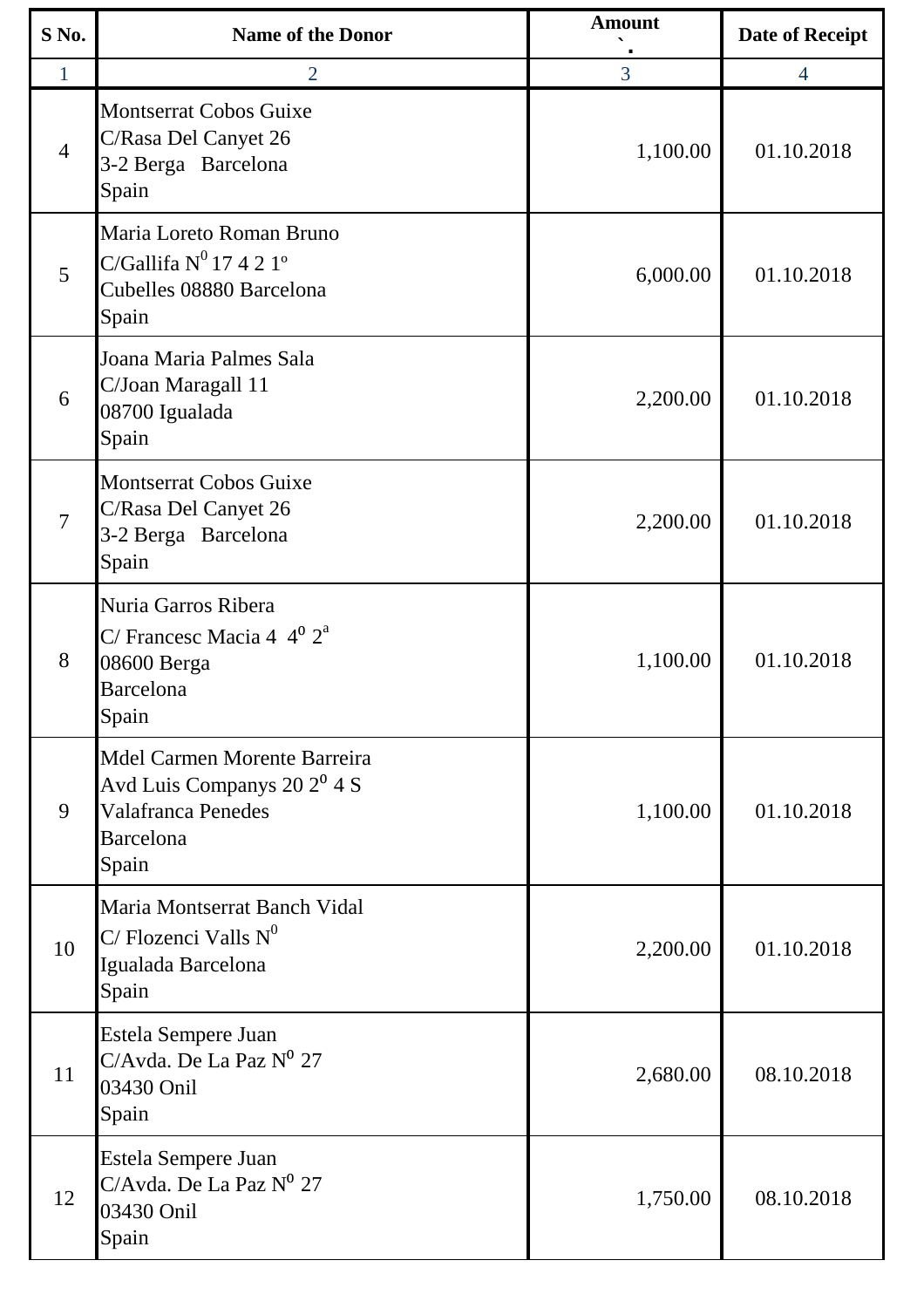| S No.        | <b>Name of the Donor</b>                                                                                                 | <b>Amount</b> | <b>Date of Receipt</b> |
|--------------|--------------------------------------------------------------------------------------------------------------------------|---------------|------------------------|
| $\mathbf{1}$ | 2                                                                                                                        | 3             | $\overline{4}$         |
| 13           | Veronica Mercedes Gimeno Munoz<br>C/Violant D'Honqria $N^0$ 10 1 <sup>0</sup> 1 <sup>0</sup><br>Tarragona 43007<br>Spain | 4,112.50      | 08.10.2018             |
| 14           | Maria Jesus Sanchez Navarro<br>$C/$ Pedrera $N^{\circ}$ 13<br><b>Onil Alicante</b><br>Spain                              | 1,645.00      | 08.10.2018             |
| 15           | <b>Jenny Nordqvist</b><br>Senya Tomaset 1<br>03430 Onil<br>Spain                                                         | 1,100.00      | 08.10.2018             |
| 16           | Ana Maria Anaya Clavijo<br>C/ Antoni Escopet Neto N0 16<br>Tarragona 43006<br>Spain                                      | 350.00        | 08.10.2018             |
| 17           | Anna Ferrer<br>C/Dipuja Go 259<br>08007 Barcelona<br>Spain                                                               | 8,165.00      | 22.10.2018             |
| 18           | <b>Anna Ferrer</b><br>C/Dipuja Go 259<br>08007 Barcelona<br>Spain                                                        | 4,220.00      | 22.10.2018             |
| 19           | Maria Dolors Bahi Fabregas<br>Calle Travesia Portal Nou 7<br>17004 Girona<br>Spain                                       | 12,247.50     | 22.10.2018             |
| 20           | Maria Dolors Bahi Fabregas<br>Calle Travesia Portal Nou 7<br>17004 Girona<br>Spain                                       | 700.00        | 22.10.2018             |
| 21           | Maria Carmen Calderon Soto<br>C/Rauda $101^0$ D<br>18008 Granada<br>Spain                                                | 1,100.00      | 31.10.2018             |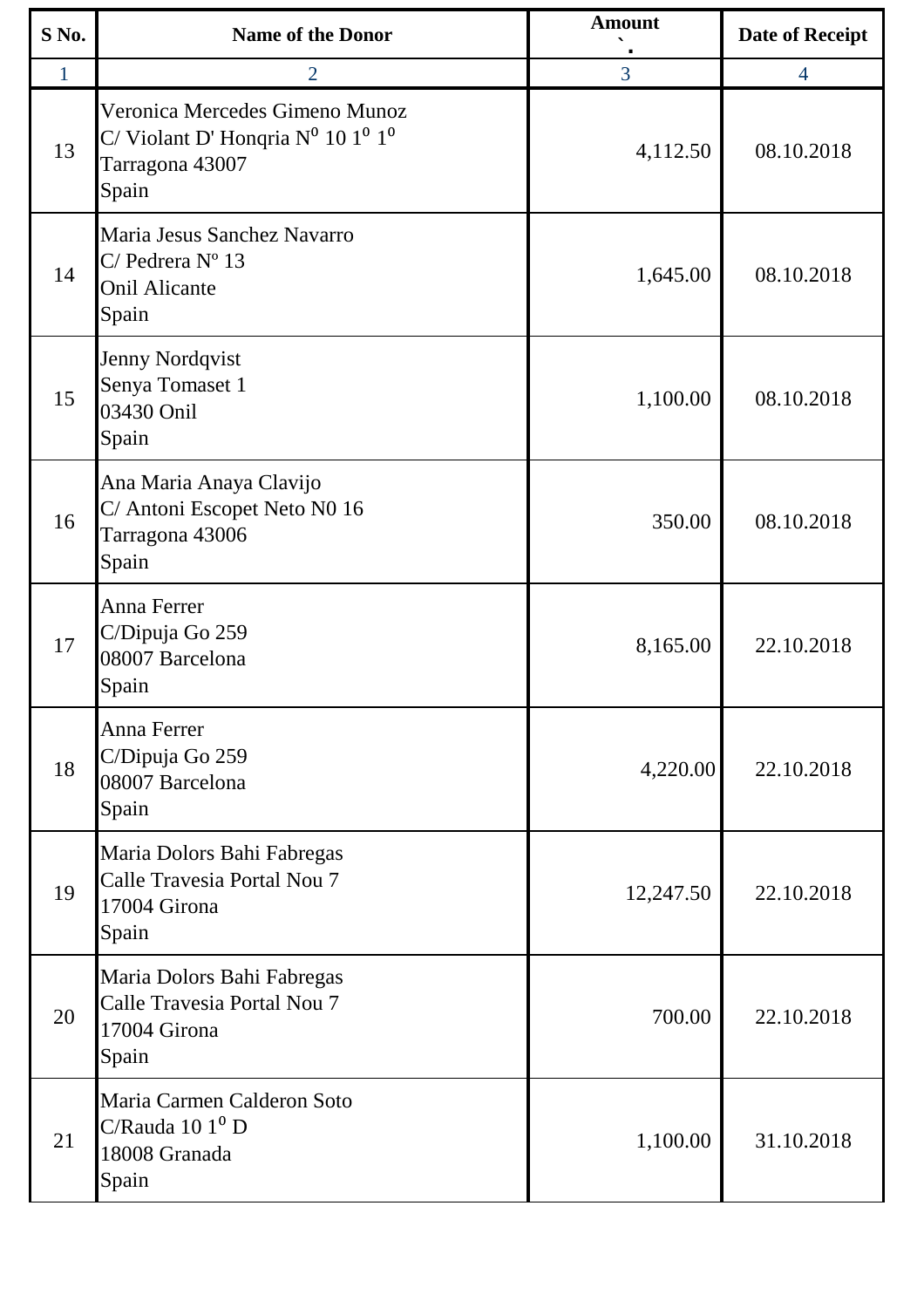| $S$ No. | <b>Name of the Donor</b>                                                                                    | <b>Amount</b> | <b>Date of Receipt</b> |
|---------|-------------------------------------------------------------------------------------------------------------|---------------|------------------------|
| 1       | $\overline{2}$                                                                                              | 3             | 4                      |
| 22      | Maria Rojas Sanchez<br>C/Buarte 17 Fle Del Maestre<br>06030 Badajoz<br>Spain                                | 850.00        | 31.10.2018             |
| 23      | Federico Abril Cid<br>$C/R$ auda 10 1 <sup>0</sup> D<br>18008 Granada<br>Spain                              | 20,325.00     | 31.10.2018             |
| 24      | Rosa Colom Camps<br>Plaza Traginers 6<br>08700 Igualada<br>Barcelona<br>Spain                               | 20,275.00     | 01.11.2018             |
| 25      | Rosa Colom Camps<br>Plaza Traginers 6<br>08700 Igualada<br>Barcelona<br>Spain                               | 3,244.00      | 01.11.2018             |
| 26      | Teresa Llao Joval<br>C/Avsias March $N^{\circ}$ 60<br>08810 Sant Pere De Ribes<br>Barcelona<br>Spain        | 1,622.00      | 01.11.2018             |
| 27      | Montserrat Mateu De Sola<br>C/ Fraga $392^03^a$<br>08030 Barcelona<br>Spain                                 | 1,100.00      | 01.11.2018             |
| 28      | Teresa Llao Joval<br>C/Avsias March $N^{\circ}$ 60<br>08810 Sant Pere De Ribes<br><b>Barcelona</b><br>Spain | 2,000.00      | 02.11.2018             |
| 29      | Antonia Luisa Peso Mena<br>$C/$ Josefa Diaz 9 1° 2<br>28038 Madrid<br>Spain                                 | 1,613.00      | 02.11.2018             |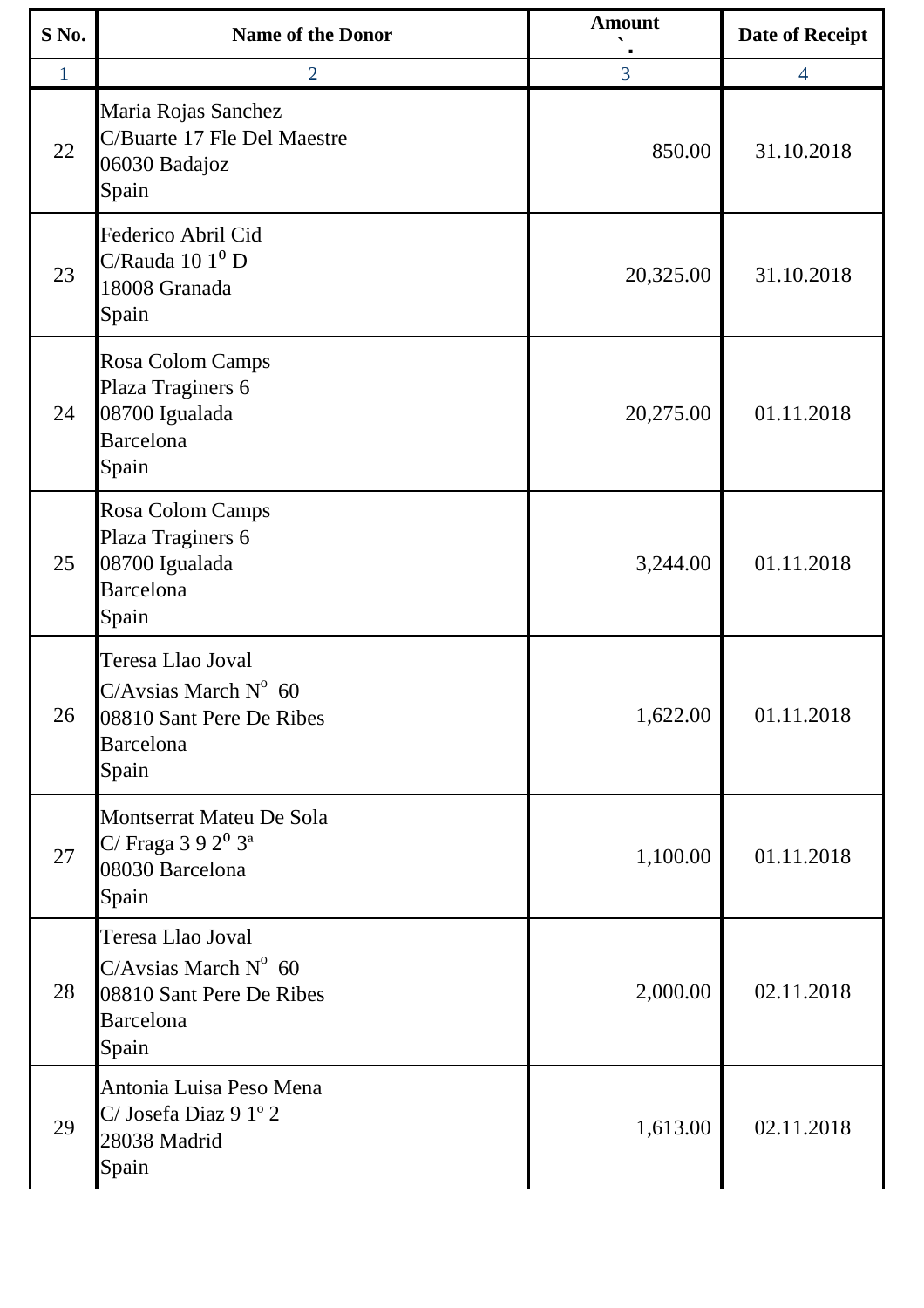| S No. | <b>Name of the Donor</b>                                                                    | <b>Amount</b> | <b>Date of Receipt</b> |
|-------|---------------------------------------------------------------------------------------------|---------------|------------------------|
| 1     | $\overline{2}$                                                                              | 3             | $\overline{4}$         |
| 30    | Gonzalo Terol Vizcaino<br>C/Gelela $N^{\circ}$ 2 1 1°A<br>Villena (Alicante) 03400<br>Spain | 1,100.00      | 02.11.2018             |
| 31    | Maria Jose Dura Pau<br>Avd Rebublica Argenta 25<br>03420 Castalla<br>Spain                  | 1,100.00      | 02.11.2018             |
| 32    | <b>Xavier Aragay Tusell</b><br>Calle Mayor 39 Casa<br>08901 L Hospitalet<br>Spain           | 1,605.00      | 05.11.2018             |
| 33    | Ana Maria Alepuz Pou<br>C/Cardenal Reig $104^03^a$<br>08028 Barcelona<br>Spain              | 1,605.00      | 05.11.2018             |
| 34    | <b>Terence Paul Mclean</b><br>Calle San Pablo 10<br>28231 Madrid<br>Spain                   | 1,605.00      | 05.11.2018             |
| 35    | Teresa Garrido Garcia Limon<br>Paseo Rosaleda 2<br>Jerez Frontera<br>Spain                  | 8,025.00      | 05.11.2018             |
| 36    | Montserrat Pujol Sastre<br>C/Montseny 80 AT $2^a$<br>17006 Girona (Catalunya)<br>Spain      | 4,027.50      | 06.11.2018             |
| 37    | Montserrat Pujol Sastre<br>C/Montseny 80 AT $2^a$<br>17006 Girona (Catalunya)<br>Spain      | 12,082.50     | 06.11.2018             |
| 38    | Sara Martinez Aragon<br><b>Los Puertas 23-29781</b><br>Banjarafe (Malaga)<br>Spain          | 1,100.00      | 09.11.2018             |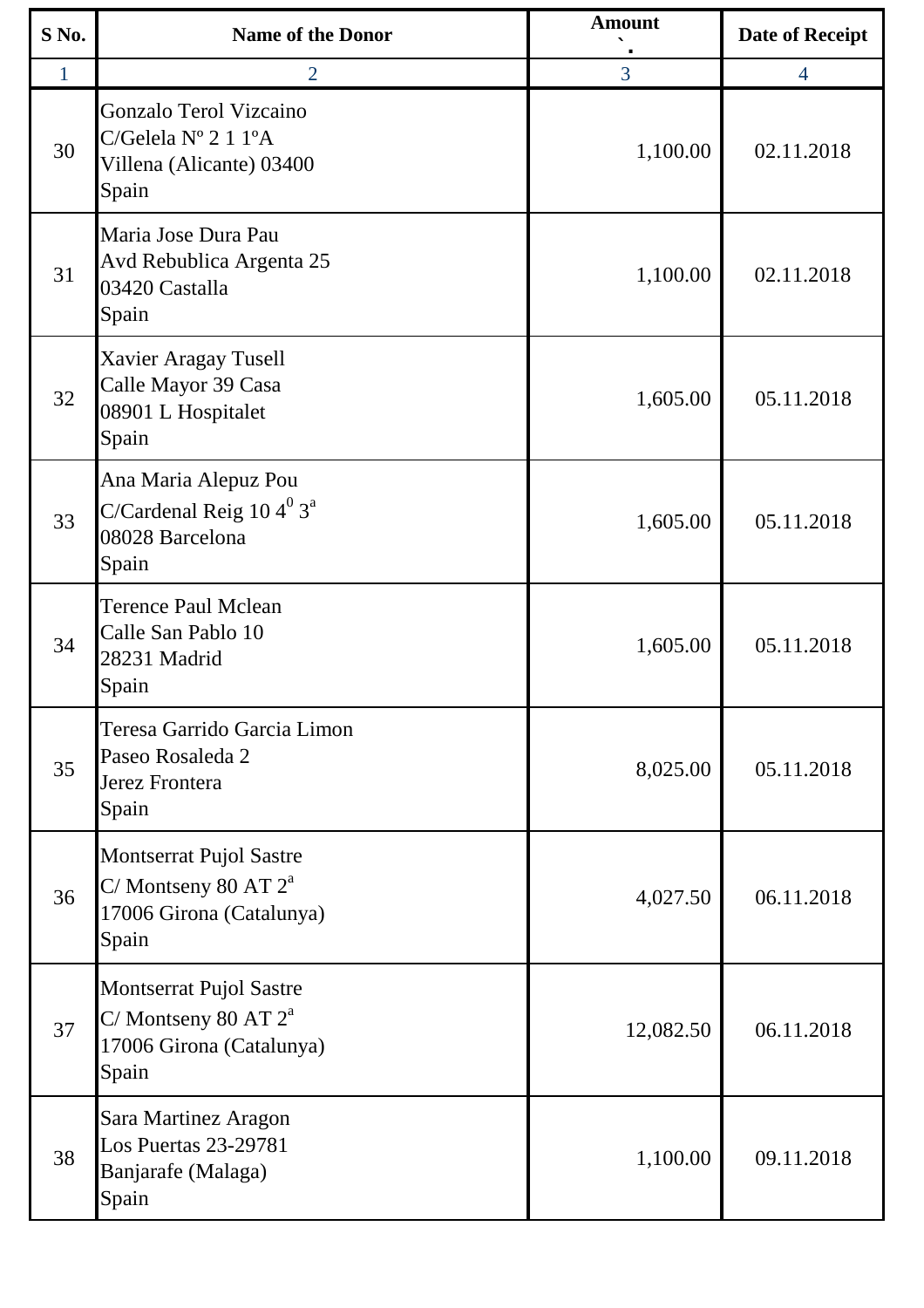| S No.        | <b>Name of the Donor</b>                                                                                                 | <b>Amount</b> | <b>Date of Receipt</b> |
|--------------|--------------------------------------------------------------------------------------------------------------------------|---------------|------------------------|
| $\mathbf{1}$ | $\overline{2}$                                                                                                           | 3             | $\overline{4}$         |
| 39           | Luis Leandro Serrano<br>Isaac Peral 3- $3^0$ $5^a$<br>08940 Cornella De Llobregat<br>Spain                               | 31,760.00     | 19.11.2018             |
| 40           | Miren Josune Irabien Marigorta<br>Mendhlco 12, 1C<br>01470 Amurrio Alava<br>Spain                                        | 1,100.00      | 19.11.2018             |
| 41           | <b>Maribel Franco Lopez</b><br>Mfa Haribetriz Zanco Com<br>Rambla Cataluna<br>Barcelona<br>Spain                         | 1,100.00      | 19.11.2018             |
| 42           | <b>Alberto Vinas Farres</b><br>Passe IG Terraple 78 $5^{\rm 0}$ $2^{\rm 0}$<br>08750 Molins De Rei<br>Barcelona<br>Spain | 27,790.00     | 19.11.2018             |
| 43           | Josep Miro Bonilla<br>Rbla Sama 91.93 5° 1 <sup>ª</sup><br>Vilanava 1 La Seltru 108800<br>Spain                          | 1,588.00      | 19.11.2018             |
| 44           | <b>Ramon Mestres Miquel</b><br>C/ Narcis Monturiol 13 2°<br>08130 Sta. Perpetua De Mogoda<br>Barcelona<br>Spain          | 15,880.00     | 19.11.2018             |
| 45           | Maria Estibaliz Sasiain Furundarena<br>C/ Mendiko Nº 5A<br>01470 Amurrio<br>Spain                                        | 3,176.00      | 19.11.2018             |
| 46           | Maribel Franco Lopez<br>Rambla Cataluna<br>N.125 $1^0$ $1^a$<br><b>Barcelona</b><br>Spain                                | 23,820.00     | 19.11.2018             |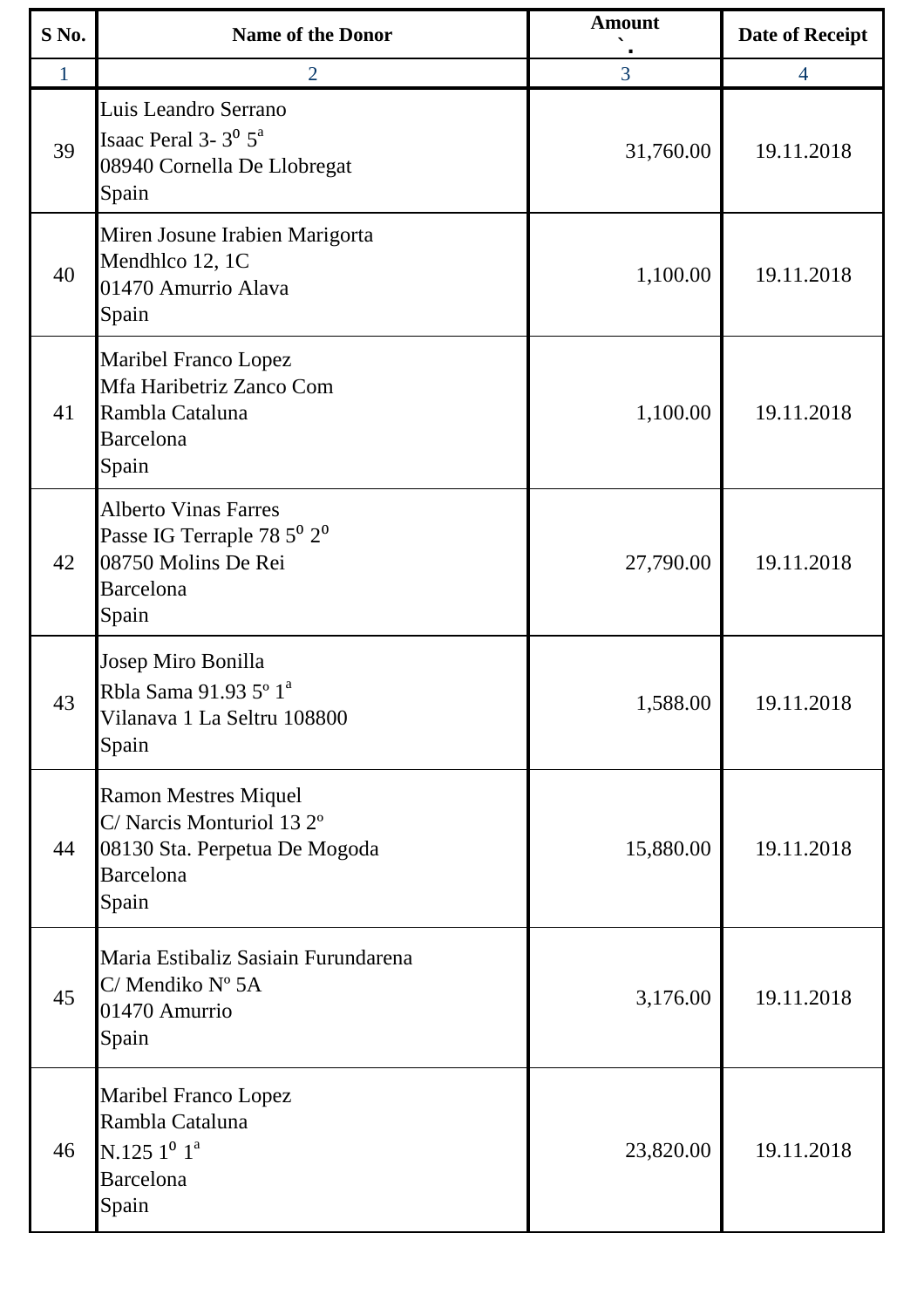| S No. | <b>Name of the Donor</b>                                                                                                    | <b>Amount</b> | <b>Date of Receipt</b> |
|-------|-----------------------------------------------------------------------------------------------------------------------------|---------------|------------------------|
|       | $\overline{2}$                                                                                                              | 3             | $\overline{4}$         |
| 47    | <b>Antonio Navarro Robles</b><br>Isaze Poul $n^0$ E. C/D<br>08940 Cornella 11<br>Spain                                      | 23,820.00     | 19.11.2018             |
| 48    | <b>Christopher Booth</b><br>78 Longdown Road<br>Congleton<br>Cheshire CW124Qr<br>England                                    | 1,100.00      | 19.11.2018             |
| 49    | Maria Garcia Ridao<br>Avda. Sant Jaume S/A<br>08397 Pinedo De Mac<br>Spain                                                  | 1,100.00      | 19.11.2018             |
| 50    | <b>Miquel Vinas Farres</b><br>Calle Ramon Llull 35, 08750<br>Molins De Rei<br>Spain                                         | 31,760.00     | 19.11.2018             |
| 51    | Maria Del Coro<br>N° 10 3° C 18006 Granada<br><b>Avd Barcelona</b><br>Spain                                                 | 773.50        | 26.11.2018             |
| 52    | Jaime Renau Iglesias<br>Torreta De Miramar<br>2 17 A 46020<br>Valencia<br>Spain                                             | 1,100.00      | 26.11.2018             |
| 53    | Rocio Garcia De La Banda Garcia<br>Avd Republica Argentina N <sup>0</sup> 2Z 7 <sup>0</sup> 2<br>C.P.14005 Cordoba<br>Spain | 1,100.00      | 10.12.2018             |
| 54    | Javier Segovia Gavino<br>C/Cerro De La Campana 39<br>41927 Maireva Del<br>Sevilla<br>Spain                                  | 1,100.00      | 10.12.2018             |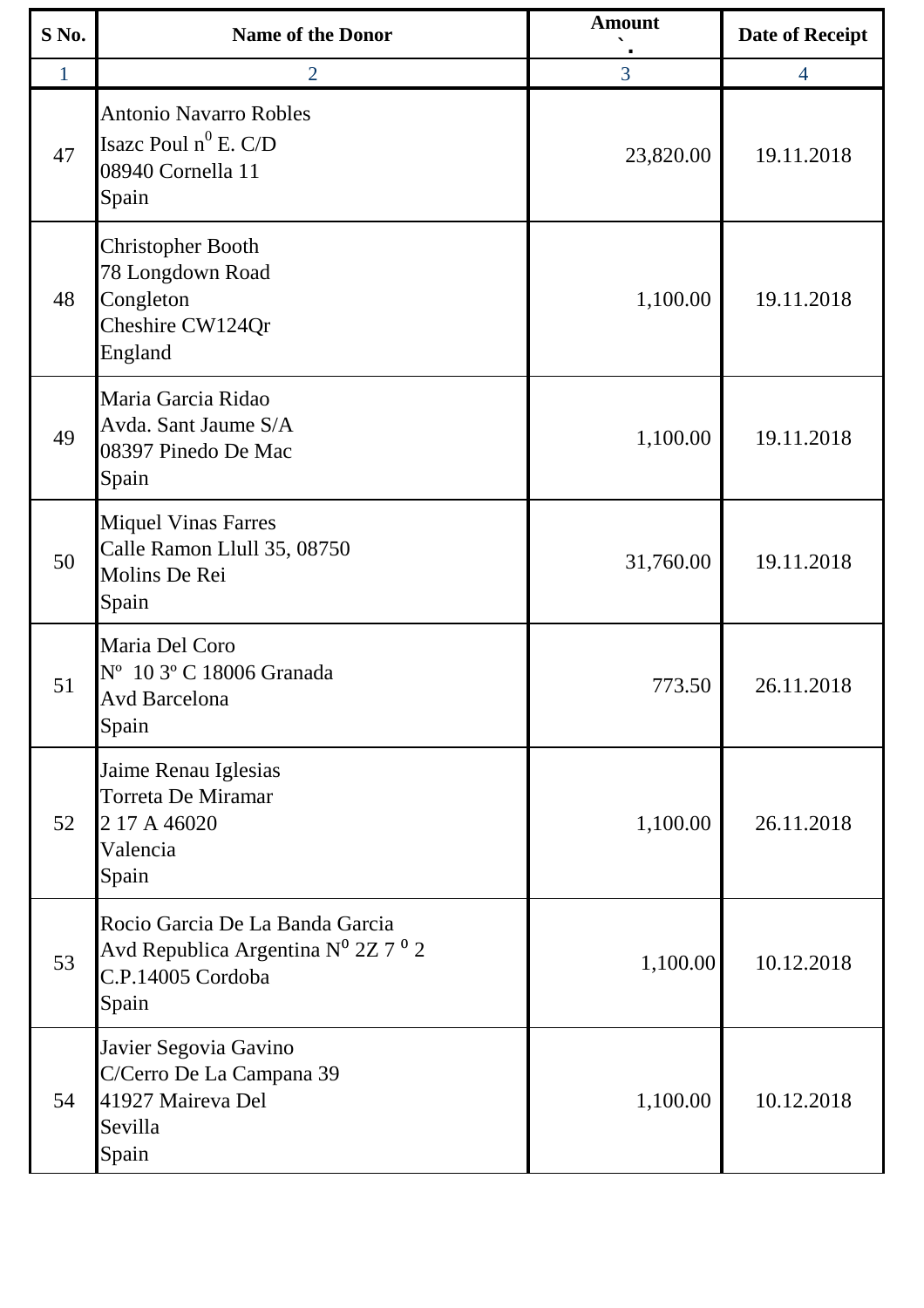| S No. | <b>Name of the Donor</b>                                                                                         | <b>Amount</b> | <b>Date of Receipt</b> |
|-------|------------------------------------------------------------------------------------------------------------------|---------------|------------------------|
| 1     | $\overline{2}$                                                                                                   | 3             | $\overline{4}$         |
| 55    | Cristina Galvez Abril<br>Cimaestro Barbieri 13<br>04720 Aguadulce<br>Almeria<br>Spain                            | 1,100.00      | 10.12.2018             |
| 56    | <b>Annette Maria Taphorn</b><br>Burgweg 12<br>49393 Lohne<br>Germany                                             | 20,300.00     | 10.12.2018             |
| 57    | Montserrat Lopez Garcia<br>Rosoje De Mola 4 6<br>Barcelona<br>Spain                                              | 7,895.00      | 10.12.2018             |
| 58    | Nuria Torre Monmany<br>C/Industria 96 $4^t$ 1 <sup>ª</sup> 08025<br>Barcelona<br>Spain                           | 1,579.00      | 10.12.2018             |
| 59    | Juan Antonio Andivia Sardina<br>C/Neptuno 12 El Rompido<br>Huelva<br>Spain                                       | 1,579.00      | 10.12.2018             |
| 60    | Isabel Maria Navarro Mendez<br>Avda. De Los Pilares 15 J° B<br>10002 Caceres<br>Spain                            | 2,840.00      | 10.12.2018             |
| 61    | Maria Teresa Olalla Olmo<br>Carrera De La Virsen 33 6° A<br>18009 Granada<br>Spain                               | 2,200.00      | 10.12.2018             |
| 62    | <b>Jose Antonio Ruiz Sanchez</b><br>C/Fventellara $N^0$ 41 E.P 41927<br>Mairena Del Alsarate<br>Sevilla<br>Spain | 1,100.00      | 10.12.2018             |
| 63    | Roberto Merchan Gonzalez<br>C/Ciclon 6, Mairena Del Aljarate<br>CP. 41927 Sevilla<br>Spain                       | 2,200.00      | 10.12.2018             |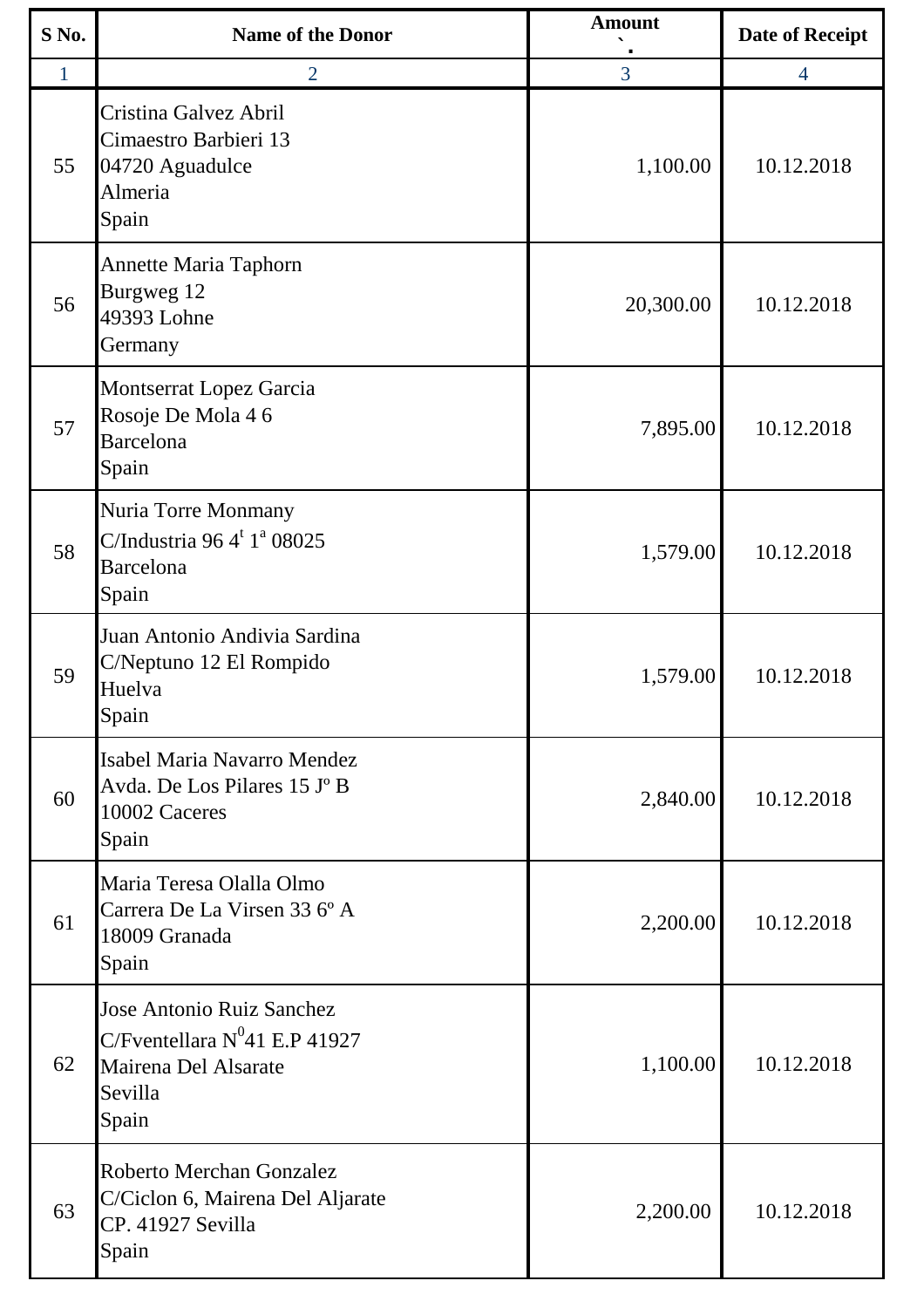| S No. | <b>Name of the Donor</b>                                                                            | <b>Amount</b> | <b>Date of Receipt</b> |
|-------|-----------------------------------------------------------------------------------------------------|---------------|------------------------|
| 1     | $\overline{2}$                                                                                      | 3             | $\overline{4}$         |
| 64    | Maria Reyes Casares Ordonez<br>Urb Aljarasol 118<br>Mairena Del Aljarafe<br>Sevilla 41927<br>Spain  | 2,200.00      | 10.12.2018             |
| 65    | <b>Maribel Pena Burgos</b><br>C/Sierra De Grazalema 5<br>11406-Jerez (Cadiz)<br>Spain               | 1,100.00      | 10.12.2018             |
| 66    | Fernando Antonio Garcia Sanz<br>C/Parque De Despenaperros $N^{\circ}2$<br>Sevilla CP 41015<br>Spain | 1,100.00      | 10.12.2018             |
| 67    | Maria Camino Nicolas<br>C/San Carios 5 4-B<br>24006 Leon<br>Spain                                   | 7,000.00      | 10.12.2018             |
| 68    | Laura Agraz Doblas<br>Cordoba 14007 Cordoba<br>C/ Estrella Altair 2 2-3<br>Spain                    | 1,579.00      | 10.12.2018             |
| 69    | Maria Teresa Modino Tapia<br>General Davils 127 pvt, 4-51Z<br>39007 Santander<br>Spain              | 7,895.00      | 10.12.2018             |
| 70    | Agustin Padilla Morilla<br>$C/$ Porthos $81B$<br>Madrid 28011<br>Spain                              | 3,947.50      | 10.12.2018             |
| 71    | <b>Annette Maria Taphorn</b><br>Burgweg 12<br>49393 Lohne<br>Germany                                | 3,700.00      | 10.12.2018             |
| 72    | Alba Beas Lopez<br>Plaza Vicente Aleixandre<br>Porta 3 2°A,<br>41013 Sevilla<br>Spain               | 1,100.00      | 10.12.2018             |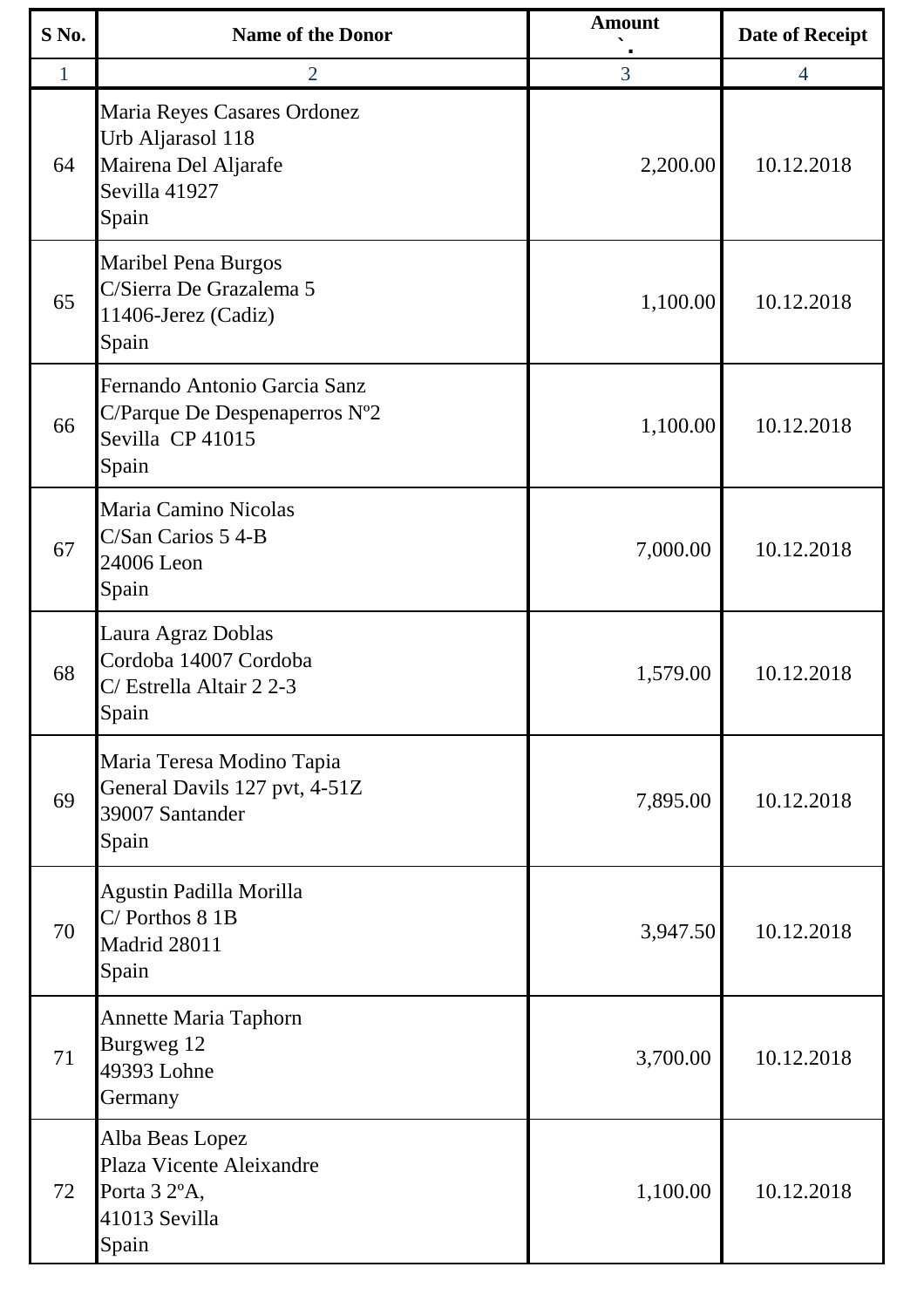| S No. | <b>Name of the Donor</b>                                                                                                               | <b>Amount</b> | <b>Date of Receipt</b> |
|-------|----------------------------------------------------------------------------------------------------------------------------------------|---------------|------------------------|
| 1     | $\overline{2}$                                                                                                                         | 3             | $\overline{4}$         |
| 73    | Elvira Del Rosario Garcia Rasco<br>Calle Almouaster La Real 4°-11 $1^0$<br>21007- Huelva<br>Spain                                      | 1,100.00      | 10.12.2018             |
| 74    | Sara Martinez Aragon<br>Los Puertas 23-29781<br>Benejarafe<br>Malaga<br>Spain                                                          | 2,200.00      | 13.12.2018             |
| 75    | Sara Martinez Aragon<br>Los Puertas 23-29781<br>Benejarafe<br>Malaga<br>Spain                                                          | 3,152.00      | 13.12.2018             |
| 76    | Sara Martinez Aragon<br>Los Puertas 23-29781<br>Benejarafe<br>Malaga<br>Spain                                                          | 788.00        | 13.12.2018             |
| 77    | Lorena Guerrero Borque<br>Siena 15 SI<br>28027 Madrid<br>Spain                                                                         | 1,100.00      | 20.12.2018             |
| 78    | <b>Blanca Muntadas - Prim Desvalls</b><br>Ganduver 31<br>08021 Barcelona<br>Spain                                                      | 6,910.00      | 20.12.2018             |
| 79    | <b>Manuel Sanchez Mendez</b><br>P <sup>o</sup> Maritino 326 EJC F<br>2 <sup>°</sup> -1 <sup>°</sup> SIT665<br>08876 Barcelona<br>Spain | 19,325.00     | 31.12.2018             |
| 80    | Marina Merino Lopez<br>C/Maternitat Delna n10<br>08243 Manresa<br>Barcelona<br>Spain                                                   | 1,932.50      | 31.12.2018             |